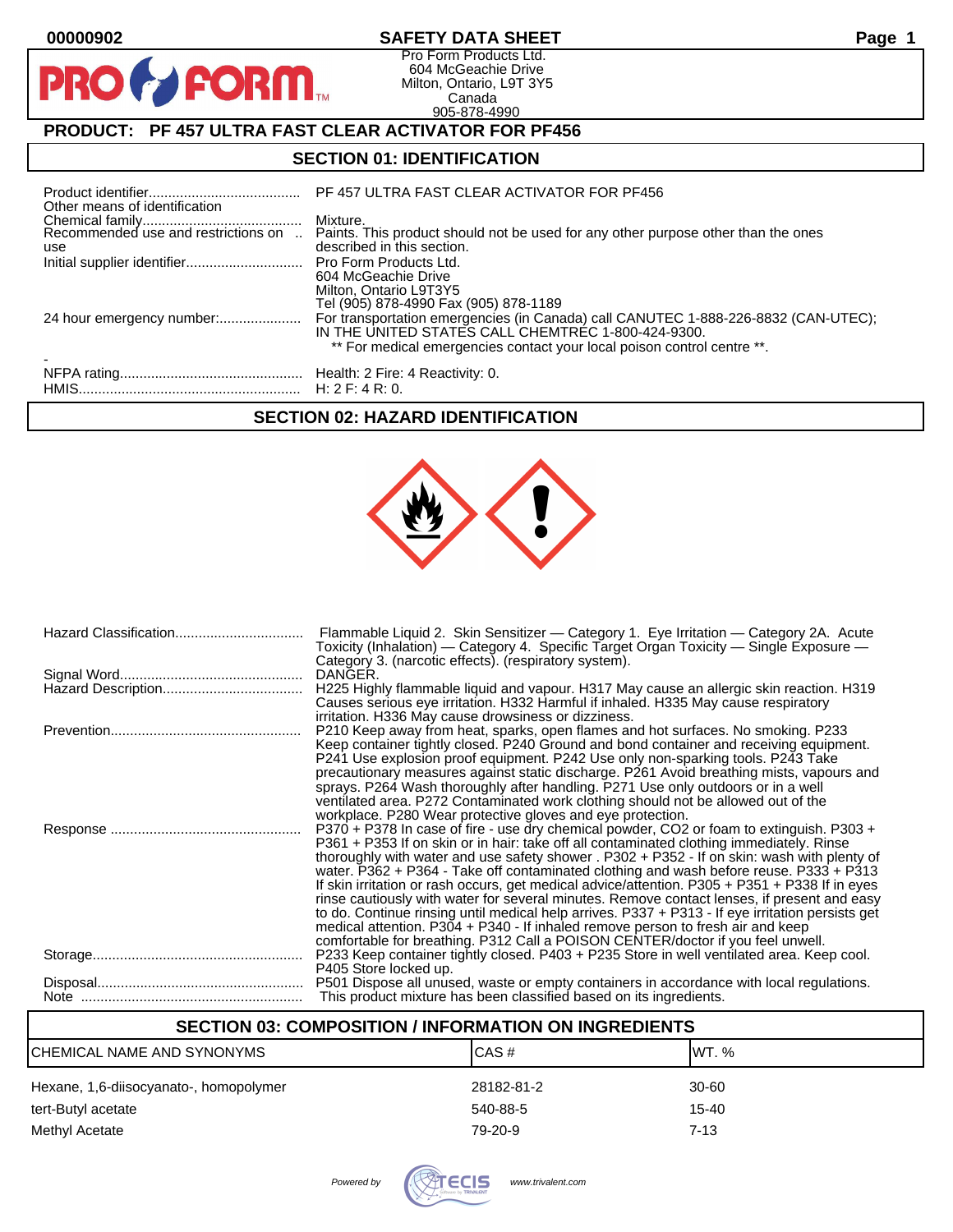#### **SECTION 03: COMPOSITION / INFORMATION ON INGREDIENTS**

Hexamethylene -1,6-Diisocyanate **822-06-0** 822-06-0

<<The actual concentration(s) withheld as a trade secret>> .

| <b>SECTION 04: FIRST-AID MEASURES</b>                            |                                                                                                                                                                                                                                                                                                                                                                            |  |
|------------------------------------------------------------------|----------------------------------------------------------------------------------------------------------------------------------------------------------------------------------------------------------------------------------------------------------------------------------------------------------------------------------------------------------------------------|--|
|                                                                  | If inhaled, remove to fresh air. If not breathing, give artificial respiration. If breathing is<br>difficult, give oxygen, obtain medical attention.                                                                                                                                                                                                                       |  |
|                                                                  | Do not induce vomiting. Wash mouth out with water. If spontaneous vomiting occurs have<br>victim lean forward with head down to prevent aspiration of fluid into the lungs. Never give                                                                                                                                                                                     |  |
|                                                                  | anything by mouth to an unconscious person. Obtain medical attention immediately.<br>Remove all contaminated clothing and immediately wash the exposed areas with copious<br>amounts of water for a minimum of 30 minutes or up to 60 minutes for critical body areas.<br>Wash clothing before reuse. Obtain medical attention.                                            |  |
|                                                                  | In case of contact, immediately flush eyes, keeping eyelids open, with plenty of water for at<br>least 15 minutes. Check for and remove any contact lenses, if safe and easy to do so.<br>Obtain medical attention.                                                                                                                                                        |  |
| Most important symptoms and effects,<br>whether acute or delayed | Harmful if swallowed, in contact with skin or if inhaled. Can cause skin sensitization.<br>Causes serious eye irritation. Symptoms may include stinging, tearing, redness, swelling,<br>and blurred vision. High vapour concentrations may be irritating to the respiratory tract.<br>Vapors have a narcotic effect and may cause headache, fatigue, dizziness and nausea. |  |
|                                                                  | Treat victims symptomatically. In the event of an incident involving this product ensure that<br>medical authorities are provided a copy of this safety data sheet. An individual having a<br>skin or pulmonary sensitization reaction to this material should be removed from exposure<br>to any isocyanate.                                                              |  |

#### **SECTION 05: FIRE-FIGHTING MEASURES**

| Suitable and unsuitable extinguishing<br>media                                                                     | Carbon dioxide, dry chemical, foam. Water spray. Do not use water in a jet.                                                                                                                                                                                                                                                                                                                                                                                                                                                                                                       |
|--------------------------------------------------------------------------------------------------------------------|-----------------------------------------------------------------------------------------------------------------------------------------------------------------------------------------------------------------------------------------------------------------------------------------------------------------------------------------------------------------------------------------------------------------------------------------------------------------------------------------------------------------------------------------------------------------------------------|
| Specific hazards arising from the<br>hazardous product, such as the nature of<br>any hazardous combustion products | Extremely flammable. Thermal decomposition products are toxic. May include:. Oxides of<br>carbon (CO, CO2). Nitrogen oxides. During a fire, isocyanate vapors and other irritating,<br>highly toxic gases may be generated by thermal decomposition or combustion. Under hot<br>acidic conditions: Isobutylene. Acetic acid.                                                                                                                                                                                                                                                      |
| Special protective equipment and<br>precautions for fire-fighters                                                  | Firefighter should be equipped with self-contained breathing apparatus and full protective<br>clothing to protect against potentially toxic and irritating fumes. Solvent vapours may be<br>heavier than air and may build up and travel along the ground to an ignition source, which<br>may result in a flash back to the source of the vapours. Vapour forms a flammable /<br>explosive mixture with air between upper and lower flammable limits. Cool fire-exposed<br>containers with cold water spray. Heat will cause pressure buildup and may cause<br>explosive rupture. |

### **SECTION 06: ACCIDENTAL RELEASE MEASURES**

| Personal precautions, protective<br>equipment and emergency procedures | Extremely flammable liquid. Take precautions against static discharge. Use non-sparking<br>tools and equipment to pick up the spilled material. No action shall be taken involving any<br>personal risk or without suitable training. Isolate area and keep unauthorized people away.<br>Do not walk through spilled material. Wear recommended protective equipment. Ventilate.<br>Open windows and doors to allow air circulation. Dike area to prevent spreading. The use<br>of absorbent socks or spill pillows may be required. Stop leak if safe to do so. Prevent<br>runoff into drains, sewers, and other waterways.    |
|------------------------------------------------------------------------|---------------------------------------------------------------------------------------------------------------------------------------------------------------------------------------------------------------------------------------------------------------------------------------------------------------------------------------------------------------------------------------------------------------------------------------------------------------------------------------------------------------------------------------------------------------------------------------------------------------------------------|
| Methods and materials for containment<br>and cleaning up               |                                                                                                                                                                                                                                                                                                                                                                                                                                                                                                                                                                                                                                 |
|                                                                        | Isolate area and keep unauthorized people away. Do not walk through spilled material.<br>Eliminate all sources of ignition. Wear proper protective equipment. Ventilate area to<br>remove the remaining vapours. Absorb with an inert dry material and place in an<br>appropriate waste container. Allow to stand uncovered for 72 hours to let carbon dioxide<br>escape. Decontaminate the spill surface area using a neutralization solution. Spilled<br>material and water rinses are classified as chemical waste, and must be disposed of in<br>accordance with current local, provincial, state, and federal regulations. |

#### **SECTION 07: HANDLING AND STORAGE**

Precautions for safe handling.................... Extremely flammable. Containers must be grounded and bonded. Do not use near sources of ignition, open flames or sparks. Do not cut, drill, weld or grind on or near the container. Open containers slowly to allow for any pressure build-up to escape. Keep containers closed when not in use. Avoid skin and eye contact. Avoid breathing vapours or mist.

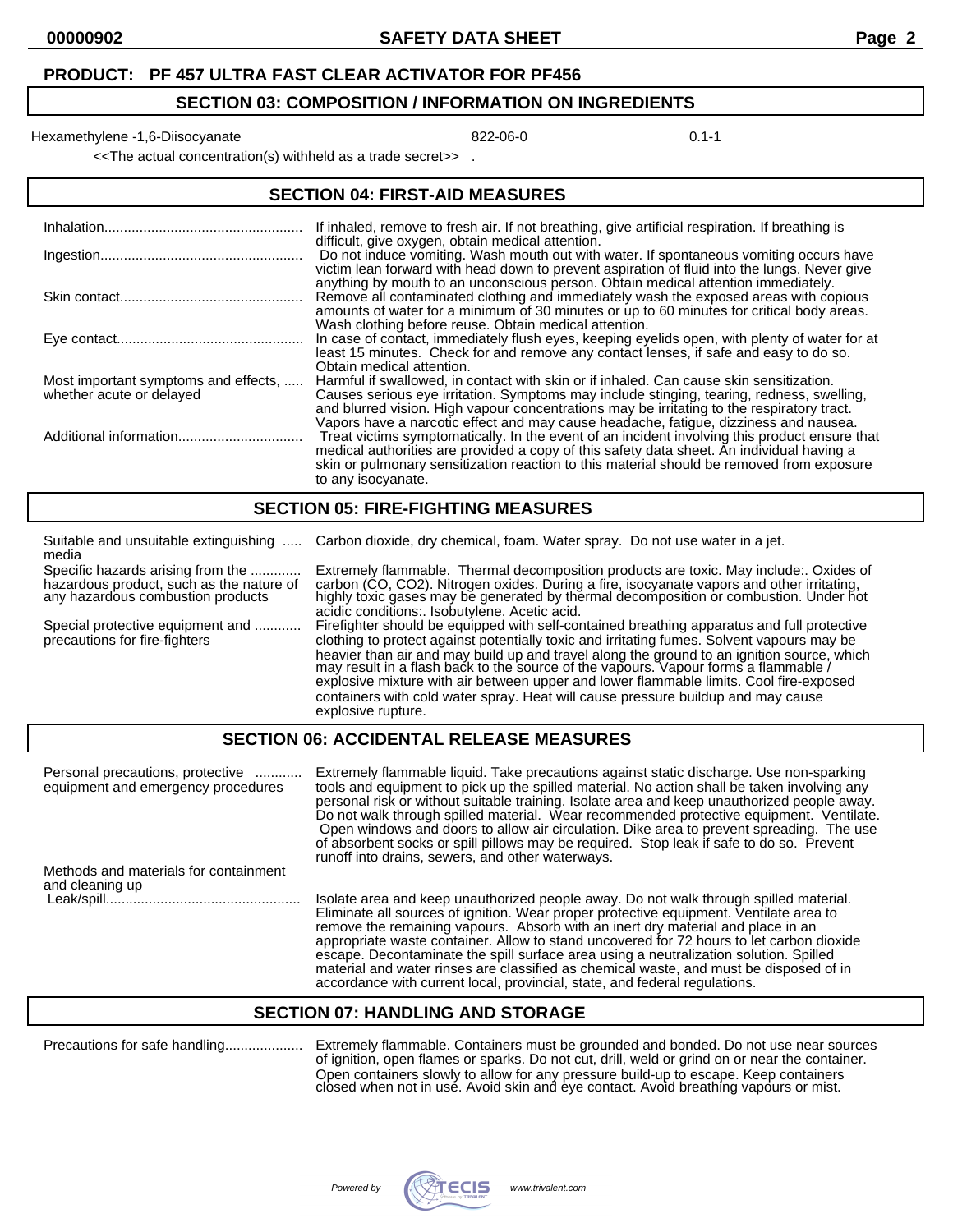### **PRODUCT: PF 457 ULTRA FAST CLEAR ACTIVATOR FOR PF456**

### **SECTION 07: HANDLING AND STORAGE**

| Precautions for safe handling                                   | Warning properties (irritation of the eyes, nose and throat or odor) are not adequate to<br>prevent overexposure from inhalation. Individuals with lung or breathing problems or prior<br>allergic reactions to isocyanates must not be exposed vapour or spray mist. Employees<br>should wash hands and face before eating or drinking. |
|-----------------------------------------------------------------|------------------------------------------------------------------------------------------------------------------------------------------------------------------------------------------------------------------------------------------------------------------------------------------------------------------------------------------|
| Conditions for safe storage, including any<br>incompatibilities | Keep away from heat, sparks, and open flames. Store in a cool, dry and well ventilated<br>area. Store away from oxidizing and reducing materials. Avoid: Water, Amines, Strong<br>bases, Alcohols, Copper alloys. Attacks some types of rubber, plastics and coatings.                                                                   |

## **SECTION 08: EXPOSURE CONTROLS / PERSONAL PROTECTION**

| <b>INGREDIENTS</b>                           | <b>TWA</b>                   | <b>ACGIHTLV</b><br><b>STEL</b>                                                                                                                                                                                                                                                                                                                                                                                                                                                                                                                                                                                                                                                                                                                                                                                                                                                                    | <b>OSHA PEL</b><br>PEL | STEL                             | <b>NIOSH</b><br><b>REL</b> |
|----------------------------------------------|------------------------------|---------------------------------------------------------------------------------------------------------------------------------------------------------------------------------------------------------------------------------------------------------------------------------------------------------------------------------------------------------------------------------------------------------------------------------------------------------------------------------------------------------------------------------------------------------------------------------------------------------------------------------------------------------------------------------------------------------------------------------------------------------------------------------------------------------------------------------------------------------------------------------------------------|------------------------|----------------------------------|----------------------------|
| Hexane,<br>1,6-diisocyanato-,<br>homopolymer | Not Established              | Not Established                                                                                                                                                                                                                                                                                                                                                                                                                                                                                                                                                                                                                                                                                                                                                                                                                                                                                   | Not Established        | Not Established                  | Not Established            |
|                                              | Supplier OEL: 0.5mg/m3 (TWA) |                                                                                                                                                                                                                                                                                                                                                                                                                                                                                                                                                                                                                                                                                                                                                                                                                                                                                                   |                        |                                  |                            |
| tert-Butyl acetate                           | 200 ppm                      | Not established                                                                                                                                                                                                                                                                                                                                                                                                                                                                                                                                                                                                                                                                                                                                                                                                                                                                                   | $200$ ppm              | Not established                  | 200 ppm                    |
|                                              |                              | CA ON: 50ppm (TWA), 150ppm (STEL)                                                                                                                                                                                                                                                                                                                                                                                                                                                                                                                                                                                                                                                                                                                                                                                                                                                                 |                        |                                  |                            |
| Methyl Acetate                               | $200$ ppm                    | 250 ppm                                                                                                                                                                                                                                                                                                                                                                                                                                                                                                                                                                                                                                                                                                                                                                                                                                                                                           | $200$ ppm              | 250 ppm in some<br><b>States</b> | $200$ ppm                  |
|                                              |                              | AB/BC/ON/PQ: 200ppm (TWA), 250ppm (STEL)                                                                                                                                                                                                                                                                                                                                                                                                                                                                                                                                                                                                                                                                                                                                                                                                                                                          |                        |                                  |                            |
| Hexamethylene<br>-1,6-Diisocyanate           | $0.005$ ppm                  | Not established                                                                                                                                                                                                                                                                                                                                                                                                                                                                                                                                                                                                                                                                                                                                                                                                                                                                                   | Not established        | Not established                  | $0.005$ ppm                |
| Appropriate engineering controls             |                              | Provide natural or mechanical ventilation to control exposure levels below airborne<br>exposure limits. Local mechanical exhaust ventilation should be used at sources of air<br>contamination, such as open process equipment, or during purging operations, to capture<br>gases and fumes that may be emitted. Standard reference sources regarding industrial ventilation (ie. ACGIH industrial ventilation) should be consulted for guidance about<br>adequate ventilation. Explosion-proof exhaust ventilation.<br>Local exhaust ventilation is recommended. Use NIOSH approved respirator or equipment.<br>Do not exceed the use limits of the respirator. Use a respirator that is recommended or<br>approved for use in isocyanate-containing environments. Whenever concentrations of<br>isocyanates exceed the exposure limit or are not known, respiratory protection must be<br>worn. |                        |                                  |                            |
|                                              |                              | Chemical safety goggles. Chemical safety goggles and full faceshield if a splash hazard<br>exists.                                                                                                                                                                                                                                                                                                                                                                                                                                                                                                                                                                                                                                                                                                                                                                                                |                        |                                  |                            |
|                                              |                              | Wear skin protection equipment. The selection of skin protection equipment depends on<br>the nature of the work to be performed. The following gloves are recommended :. Butyl<br>rubber. Nitrile rubber. In the case of mixtures, consisting of several substances, the<br>protection time of the gloves cannot be accurately estimated. Contact glove supplier for<br>recommendations.                                                                                                                                                                                                                                                                                                                                                                                                                                                                                                          |                        |                                  |                            |
|                                              |                              | Wear adequate protective clothes. Wear long sleeves and trousers to prevent dermal<br>exposure.                                                                                                                                                                                                                                                                                                                                                                                                                                                                                                                                                                                                                                                                                                                                                                                                   |                        |                                  |                            |
|                                              |                              | Safety boots per local regulations.<br>Eye wash facility and emergency shower should be in close proximity. Employees should<br>wash their hands and face before eating, drinking, or using tobacco products.<br>Medical supervision of all employees who handle or come in contact with isocyanates is<br>recommended. These should include preemployment and periodic medical examinations                                                                                                                                                                                                                                                                                                                                                                                                                                                                                                      |                        |                                  |                            |
|                                              |                              | with pulmonary function test (FEC, FVC as a minimum). Persons with asthmatic-type conditions, chronic bronchitis, other chronic respiratory diseases or recurring skin eczema<br>or sensitization should be excluded from working with isocyanates. Once a person is<br>diagnosed as sensitized to an isocyanate, no further exposure can be permitted.                                                                                                                                                                                                                                                                                                                                                                                                                                                                                                                                           |                        |                                  |                            |

# **SECTION 09: PHYSICAL AND CHEMICAL PROPERTIES**

|                                                | Liauid.                                             |
|------------------------------------------------|-----------------------------------------------------|
|                                                | Clear, colourless.                                  |
|                                                | Characteristic odour. Camphor-like.                 |
|                                                | Not available.                                      |
|                                                | Not applicable.                                     |
| Melting / Freezing point (deg C)               | $<$ -30 $^{\circ}$ C.                               |
| Initial boiling point / boiling range (deg C). | $>55$ °C.                                           |
|                                                | -15.6°C. (estimate; lowest flash point ingredient). |
|                                                | 1.0.                                                |
| Flammability (solids and gases)                | Not applicable. Flammable liquid.                   |
| Upper flammable limit (% vol)                  | 16.0.                                               |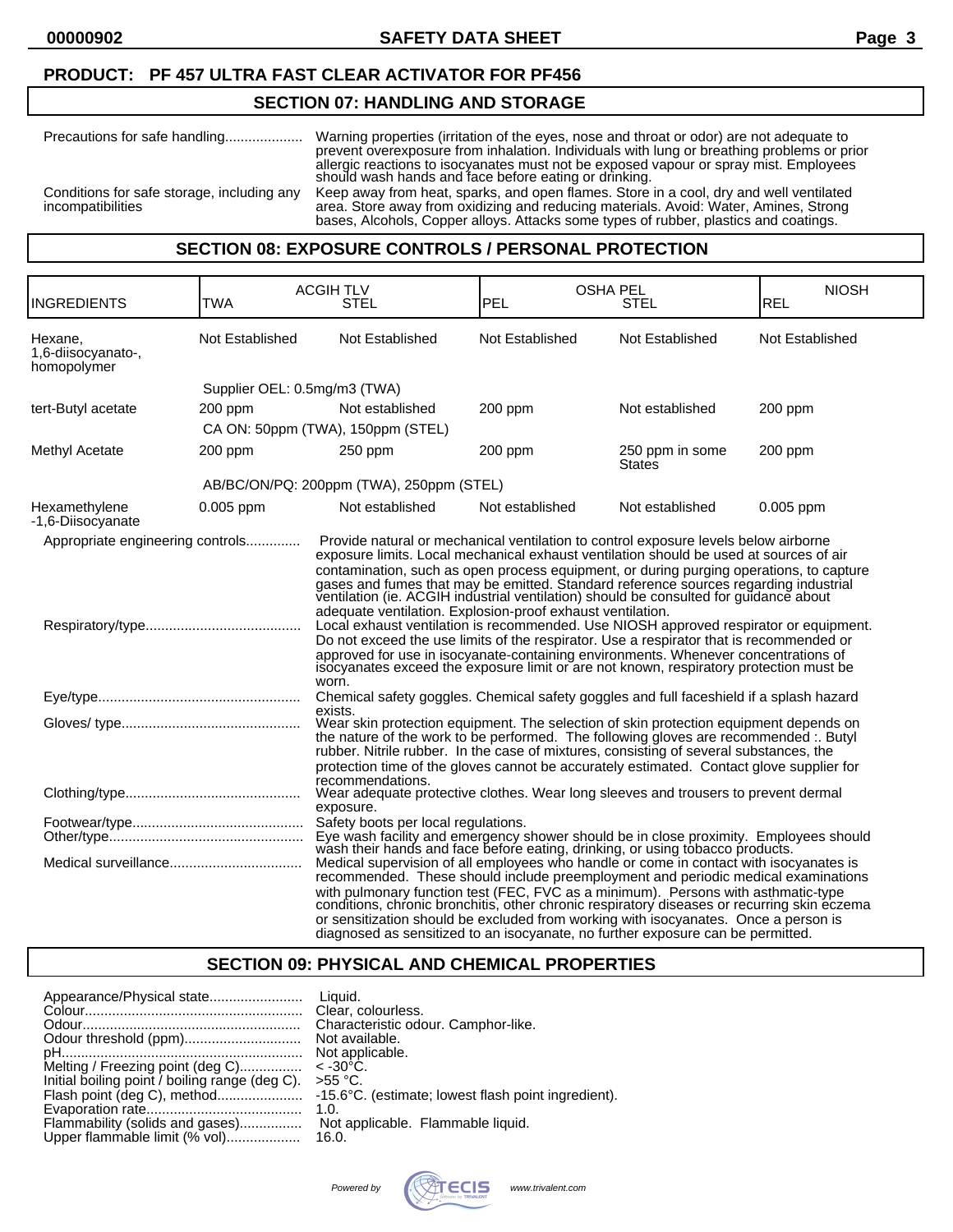### **PRODUCT: PF 457 ULTRA FAST CLEAR ACTIVATOR FOR PF456**

#### **SECTION 09: PHYSICAL AND CHEMICAL PROPERTIES**

| Lower flammable limit (% vol)                                 | 1.0.                                           |
|---------------------------------------------------------------|------------------------------------------------|
|                                                               | Not available.                                 |
| Vapour density (air=1)<br>Relative Density (Specific Gravity) | 1.029.                                         |
|                                                               | 8.59.                                          |
|                                                               | Contains an ingredient that reacts with water. |
| Partition coefficient — n-octanol/water                       | Not available.                                 |
| Decomposition temperature                                     | Not available.                                 |
| Auto ignition temperature (deg C)                             | $445^{\circ}$ C.                               |
|                                                               | 15 sec Zahn #2.                                |

### **SECTION 10: STABILITY AND REACTIVITY**

|                                                                        | Contact with moisture, other materials that react with isocyanates, or temperatures above                                                                                             |
|------------------------------------------------------------------------|---------------------------------------------------------------------------------------------------------------------------------------------------------------------------------------|
|                                                                        | 177 C, may cause polymerization.                                                                                                                                                      |
|                                                                        | Stable at normal temperatures and pressures.                                                                                                                                          |
| Possibility of hazardous reactions                                     | Will not occur under normal temperature and pressure. Contact with moisture, other<br>materials that react with isocyanates, or temperatures above 177C, may cause<br>polymerization. |
| Conditions to avoid, including static<br>discharge, shock or vibration | Avoid heat, spark, open flames. Keep away from freezing temperatures.                                                                                                                 |
|                                                                        | Water, Amines, Strong bases, Alcohols, Copper alloys. Strong oxidizing agents. Acids.<br>Nitrates, Plastics.                                                                          |
| Hazardous decomposition products                                       | Hazardous decomposition products depend on temperature, air supply, and the presence<br>of other materials. See hazardous combustion products section 5.                              |

# **SECTION 11: TOXICOLOGICAL INFORMATION**

| <b>INGREDIENTS</b>                                                              | LC50                                                                                                                                                                                                                                                                                                                                                                                                                                                                                                                                                                                                                               | LD50                                                        |  |
|---------------------------------------------------------------------------------|------------------------------------------------------------------------------------------------------------------------------------------------------------------------------------------------------------------------------------------------------------------------------------------------------------------------------------------------------------------------------------------------------------------------------------------------------------------------------------------------------------------------------------------------------------------------------------------------------------------------------------|-------------------------------------------------------------|--|
| Hexane, 1,6-diisocyanato-, homopolymer                                          | 4.63 mg/L rat 4 hours                                                                                                                                                                                                                                                                                                                                                                                                                                                                                                                                                                                                              | >5,000 mg/kg oral rat >5,000<br>mg/kg dermal rabbit         |  |
| tert-Butyl acetate                                                              | $>2,230$ mg/m3 4 hours rat                                                                                                                                                                                                                                                                                                                                                                                                                                                                                                                                                                                                         | $4,100$ mg/kg (rat, oral);<br>>2,000 mg/kg (rabbit, dermal) |  |
| Methyl Acetate                                                                  | $>49$ mg/L (4 hr) rat                                                                                                                                                                                                                                                                                                                                                                                                                                                                                                                                                                                                              | $6482$ mg/kg (oral rat);<br>>2,000 mg/kg (dermal rat)       |  |
| Hexamethylene -1,6-Diisocyanate                                                 | 22 ppm 4 hours rat                                                                                                                                                                                                                                                                                                                                                                                                                                                                                                                                                                                                                 | 738 mg/kg rat oral 593 mg/kg<br>rabbit dermal               |  |
| Symptoms related to the physical, chemical<br>and toxicological characteristics | Eye contact. Skin contact. Inhalation.<br>Hazardous in contact with skin, by ingestion, and by inhalation. Breathing this material may<br>be harmful. Irritating to mucous membranes and upper respiratory tract. Excessive<br>inhalation of this product may cause dizziness. Causes skin irritation. Causes serious eye<br>irritation. Isocyanate vapour/mists at concentrations above the exposure limits can irritate<br>(burning sensation) the mucous membranes in the respiratory tract. This can cause a<br>runny nose, sore throat, coughing, chest discomfort, difficult breathing and reduced<br>pulmonary functioning. |                                                             |  |
| Effects of chronic exposure<br>Carcinogenicity of material                      | Prolonged/repeated contact may cause defatting of the skin which can lead to dermatitis.<br>The components of this product are not listed by IARC, NTP or regulated as a carcinogen<br>by OSHA.                                                                                                                                                                                                                                                                                                                                                                                                                                    |                                                             |  |
| Sensitizing capability of material                                              | No known reproductive effects.<br>May cause sensitization by skin contact. Isocyanates are known to cause skin and<br>respiratory sensitization in humans. Animal tests have indicated that respiratory<br>sensitization can result from skin contact with diisocyanates.                                                                                                                                                                                                                                                                                                                                                          |                                                             |  |
| Specific Target Organ Toxicity                                                  | May cause drowsiness or dizziness. May cause respiratory irritation.                                                                                                                                                                                                                                                                                                                                                                                                                                                                                                                                                               |                                                             |  |

### **SECTION 12: ECOLOGICAL INFORMATION**

| F |
|---|
|   |
|   |
| F |
|   |

Product data not available. Product data not available. Product data not available. Product data not available. Do not allow to enter waters, waste water or soil.